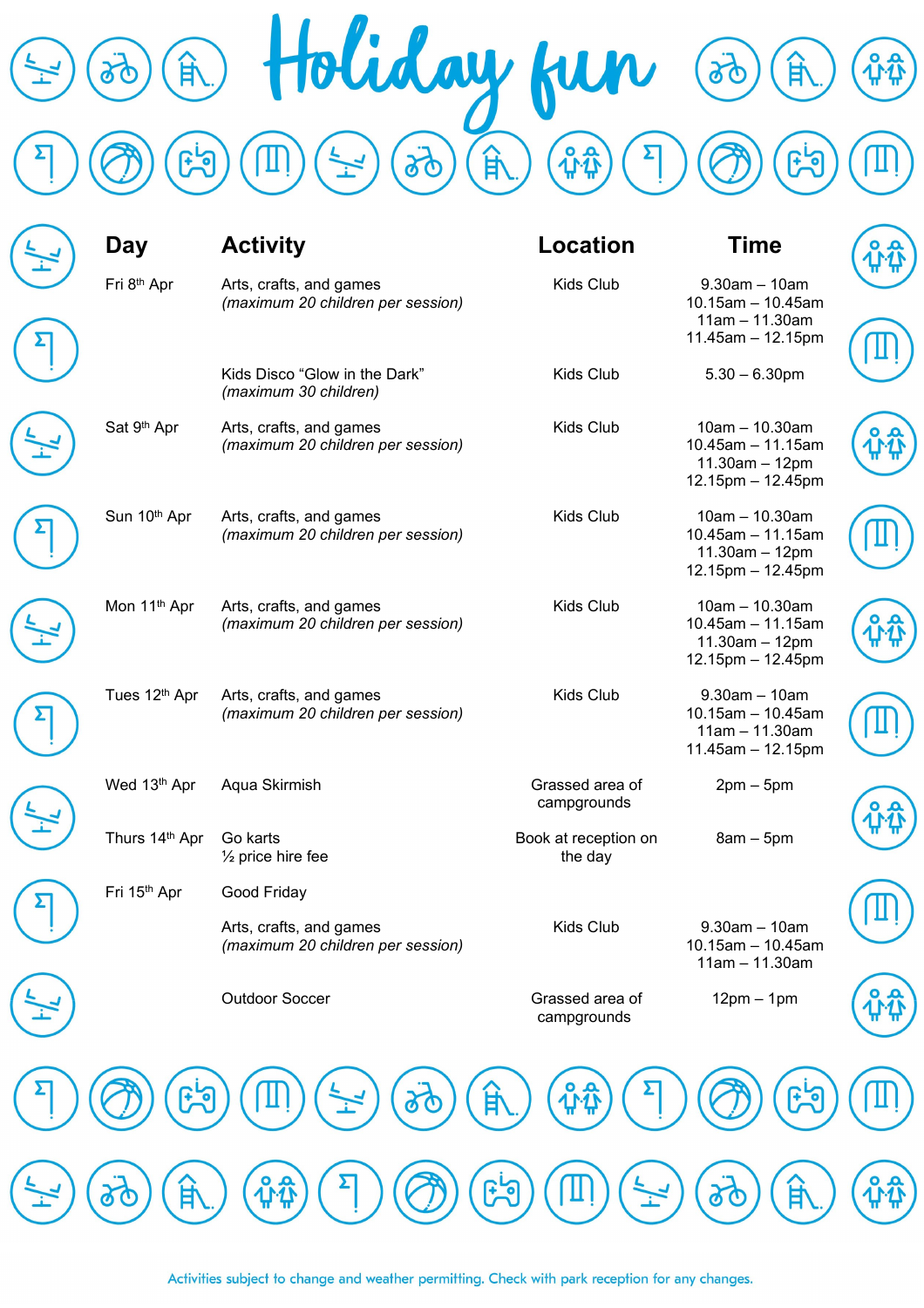

| Fri 15th Apr               | Live Music: Chris McGrath from The<br>Spindrift Saga         | Poolside area                    | $4pm - 8pm$                                                                          |  |
|----------------------------|--------------------------------------------------------------|----------------------------------|--------------------------------------------------------------------------------------|--|
|                            | Kids Disco "Glow in the Dark"<br>(maximum 30 children)       | Kids Club                        | $5.30 - 6.30$ pm                                                                     |  |
| Sat 16th Apr               | Arts, crafts, and games<br>(maximum 20 children per session) | Kids Club                        | $10am - 10.30am$<br>$10.45$ am $- 11.15$ am<br>$11.30am - 12pm$<br>12.15pm - 12.45pm |  |
|                            | Live Music: Carlie Remm                                      | Poolside area                    | $4pm - 8pm$                                                                          |  |
|                            | Outdoor Cinema                                               | Grassed area of<br>campgrounds   | 7pm                                                                                  |  |
| Sun 17th Apr               | Easter Sunday                                                |                                  |                                                                                      |  |
|                            | Easter egg hunt                                              | Meeting area at the<br>Murrawood | 10am                                                                                 |  |
| Mon 18th Apr               | <b>Giant Outdoor Games</b>                                   | Grassed area of<br>campgrounds   | $10am - 12pm$                                                                        |  |
| Tues 19th Apr              | Arts, crafts, and games<br>(maximum 20 children per session) | Kids Club                        | $9.30$ am $-10$ am<br>$10.15$ am - 10.45am<br>$11am - 11.30am$<br>11.45am - 12.15pm  |  |
|                            | Outdoor Cinema                                               | Grassed area of<br>campgrounds   | 7pm                                                                                  |  |
| Wed 20 <sup>th</sup> Apr   | Aqua Skirmish                                                | Grassed area of<br>campgrounds   | $2pm-5pm$                                                                            |  |
| Thurs 21 <sup>st</sup> Apr | Go karts<br>$\frac{1}{2}$ price hire fee                     | Book at reception on<br>the day  | $8am - 5pm$                                                                          |  |
| Fri 22 <sup>nd</sup> Apr   | Arts, crafts, and games<br>(maximum 20 children per session) | Kids Club                        | $9.30$ am $-10$ am<br>$10.15$ am - 10.45am<br>$11am - 11.30am$<br>11.45am - 12.15pm  |  |
|                            | Kids Disco "Glow in the Dark"<br>(maximum 30 children)       | Kids Club                        | $5.30 - 6.30$ pm                                                                     |  |
|                            |                                                              | <b>122</b><br>甘                  |                                                                                      |  |
|                            |                                                              | <b><u>مبو</u></b>                |                                                                                      |  |

Activities subject to change and weather permitting. Check with park reception for any changes.